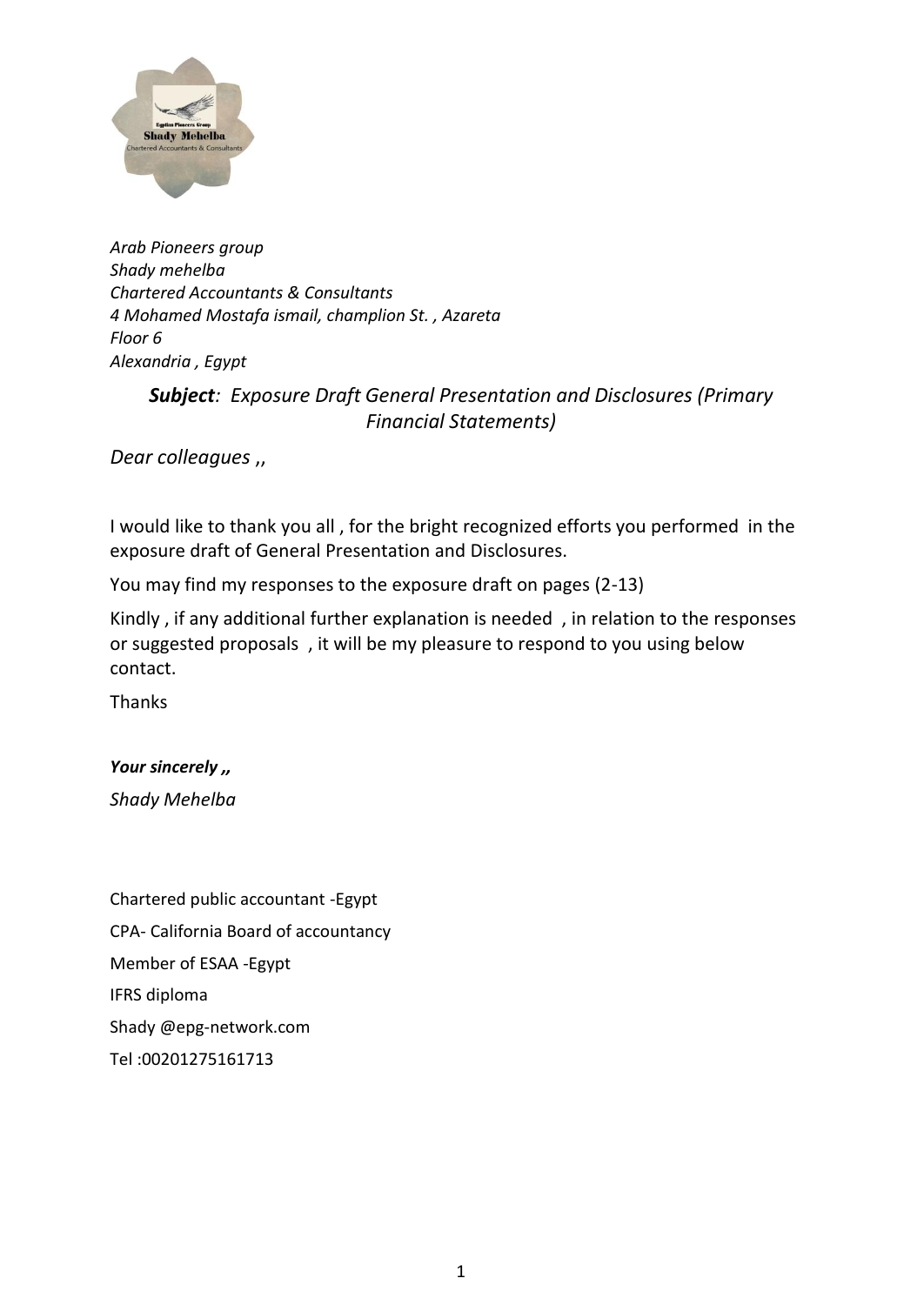

# **Question 1—operating profit or loss**

**Paragraph 60(a) of the Exposure Draft proposes that all entities present in the statement of profit or loss a subtotal for operating profit or loss.**

**Paragraph BC53 of the Basis for Conclusions describes the Board's reasons for this proposal.**

**Do you agree with the proposal? Why or why not? If not, what alternative approach would you suggest and why?**

# **Comment**

I agree with board proposal , the proposal will result in providing subtotal for operating profit or loss that will increase comparability between entities provided they apply consistently such subtotals .

### **Question 2—the operating category**

**Paragraph 46 of the Exposure Draft proposes that entities classify in the operating category all income and expenses not classified in the other categories, such as the investing category or the financing category.**

**Paragraphs BC54–BC57 of the Basis for Conclusions describe the Board's reasons for this proposal.**

**Do you agree with this proposal? Why or why not? If not, what alternative approach would you suggest and why?**

# **Comment**

I agree with the board proposal , although Par. BC(55) states the board response to those stakeholders that have concerns related to operating income and expense definition and who require clear definition of operating category , the provided justifications based on simplicity and dynamic business activities nature are encouraged to be supported by more clarifications

The justifications in BC (55) may be encouraged to address the cautions of using such category as default , the following proposed alternative are suggested for further deliberations with other comments to support for such purpose :-

1- The methodology of definition of operating category by clarifying as a default category and adding exceptions from other categories may not be proper with objective of increase comparability between entities( Par Bc.53 ) . take into account, the considerations that most entities may not provide the diligence required when by default definition exist to appropriately include those related expense and income to such category. So comparability may be achieved by considering nature of main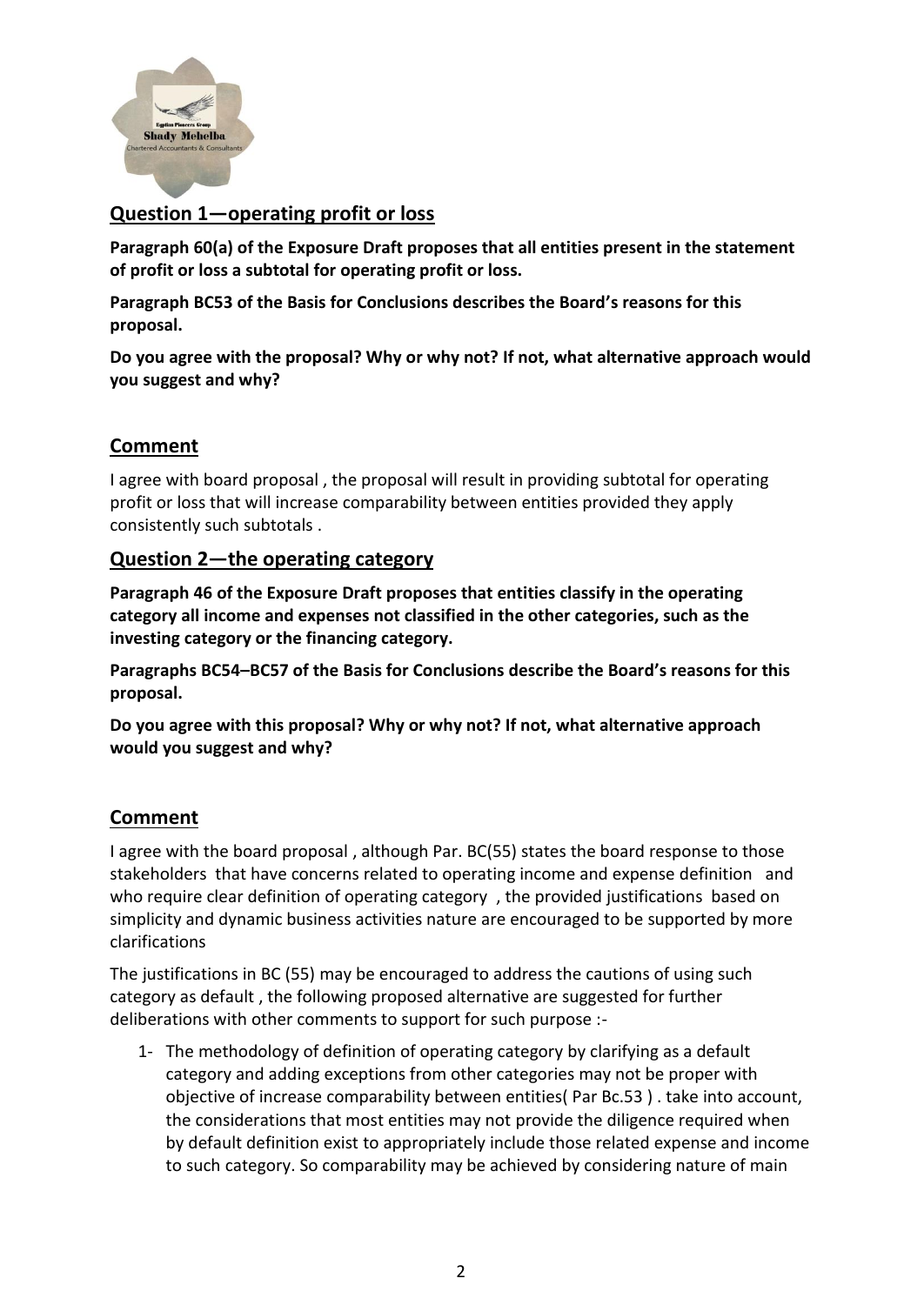

activities, its essentials , substance of the business , frequency of activities and whether regulated in articulation and assessing for category's items whether affect to achieve the main activities objective , frequency of activity. these factors are examples that may be considered as characteristics which assist entity to differentiate its main activities . Accordingly setting examples for factors affect defining such category may enhance clarifying the category .

(for ex. Entities sometimes may add ,as required by regulation ,to its activities investing while that does not mean necessary that entities actively engage in such activities regularly so it is encouraged to specifically address definition of such category or propose change to basis of conclusion to demonstrate that entity should not use such category as default by indicating items that should be assessed to determine whether item belong to other categories.

# **Question 3—the operating category: income and expenses from investments made in the course of an entity's main business activities**

**Paragraph 48 of the Exposure Draft proposes that an entity classifies in the operating category income and expenses from investments made in the course of the entity's main business activities.**

**Paragraphs BC58–BC61 of the Basis for Conclusions describe the Board's reasons for this proposal.**

**Do you agree with the proposal? Why or why not? If not, what alternative approach would you suggest and why?**

# **Comment :**

I agree with board proposal , the entities should not classify investment which is acquired in the course of its main business activities in investment categories ,instead the income of these investment should be matched to main activities expense. I believe this will support faithful representation and enhance users' understandability by raising matching within categories. In addition, this will be consistent with board objective to portrait income statement in form of sections which are relevant to activities and resources utilization by entity

# **Question 4—the operating category: an entity that provides financing to customers as a main business activity**

**Paragraph 51 of the Exposure Draft proposes that an entity that provides financing to :customers as a main business activity classify in the operating category either ,income and expenses from financing activities, and from cash and cash equivalents •**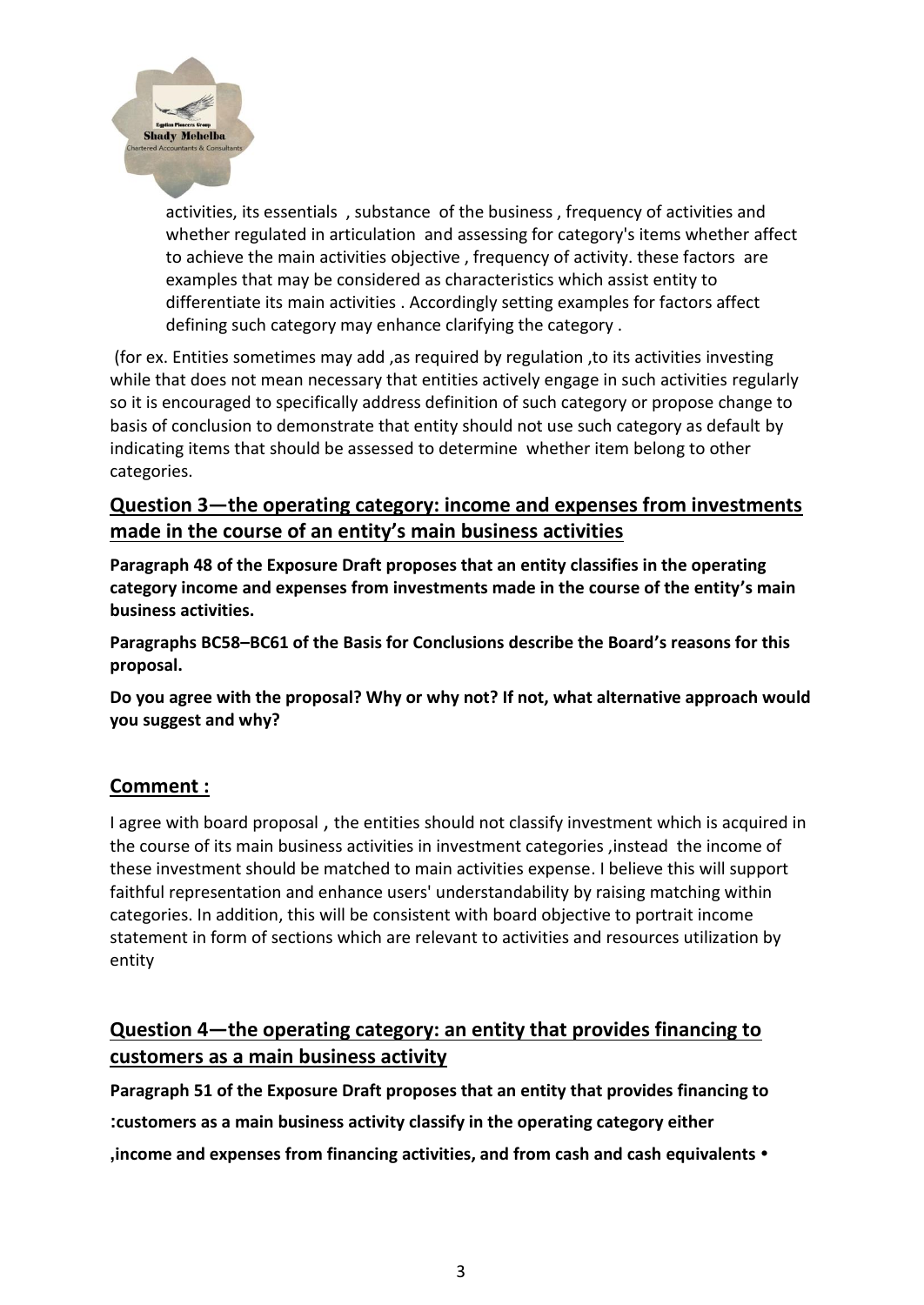

**that relate to the provision of financing to customers; or all income and expenses from financing activities and all income and expenses from • .cash and cash equivalents Paragraphs BC62–BC69 of the Basis for Conclusions describe the Board's reasons for the .proposals Do you agree with the proposal? Why or why not? If not, what alternative approach would you suggest and why?**

# **Comment :**

I agree with the proposal as it support representation faithfulness because using arbitrary allocation method of cost related to fund raising to both related and unrelated items will be so subjective and impose undue cost and efforts for those institution which main activities is to provide finance to its customer , accordingly the significant and large composition of characteristics of these costs shall be related to this objective , and provide netting of such income and expense will provide more relevant data and enhance users understandability

# **Question 5—the investing category**

**Paragraphs 47–48 of the Exposure Draft propose that an entity classifies in the investing category income and expenses (including related incremental expenses) from assets that generate a return individually and largely independently of other resources held by the entity, unless they are investments made in the course of the entity's main business activities.**

**Paragraphs BC48–BC52 of the Basis for Conclusions describe the Board's reasons for the proposal.**

### **Do you agree with the proposal? Why or why not? If not, what alternative approach would you suggest and why?**

# **Comment :-**

I agree with the proposal with limited suggested points, especially I appreciate what the board indicated in Par .BC .51 in which board mentioned that the purpose of presentation of investments' return is different from IAS 7 .i agree that in IAS 7 the investments returns include cashflow related to long live assets which may be used in operation or investing while for measure of performance, the P.P & E of entity represent performance layout in form of revenues , cost and operating expense which are mainly different from investing properties income and expense characteristics (as an example) accordingly board can not match such section identically with cashflow statement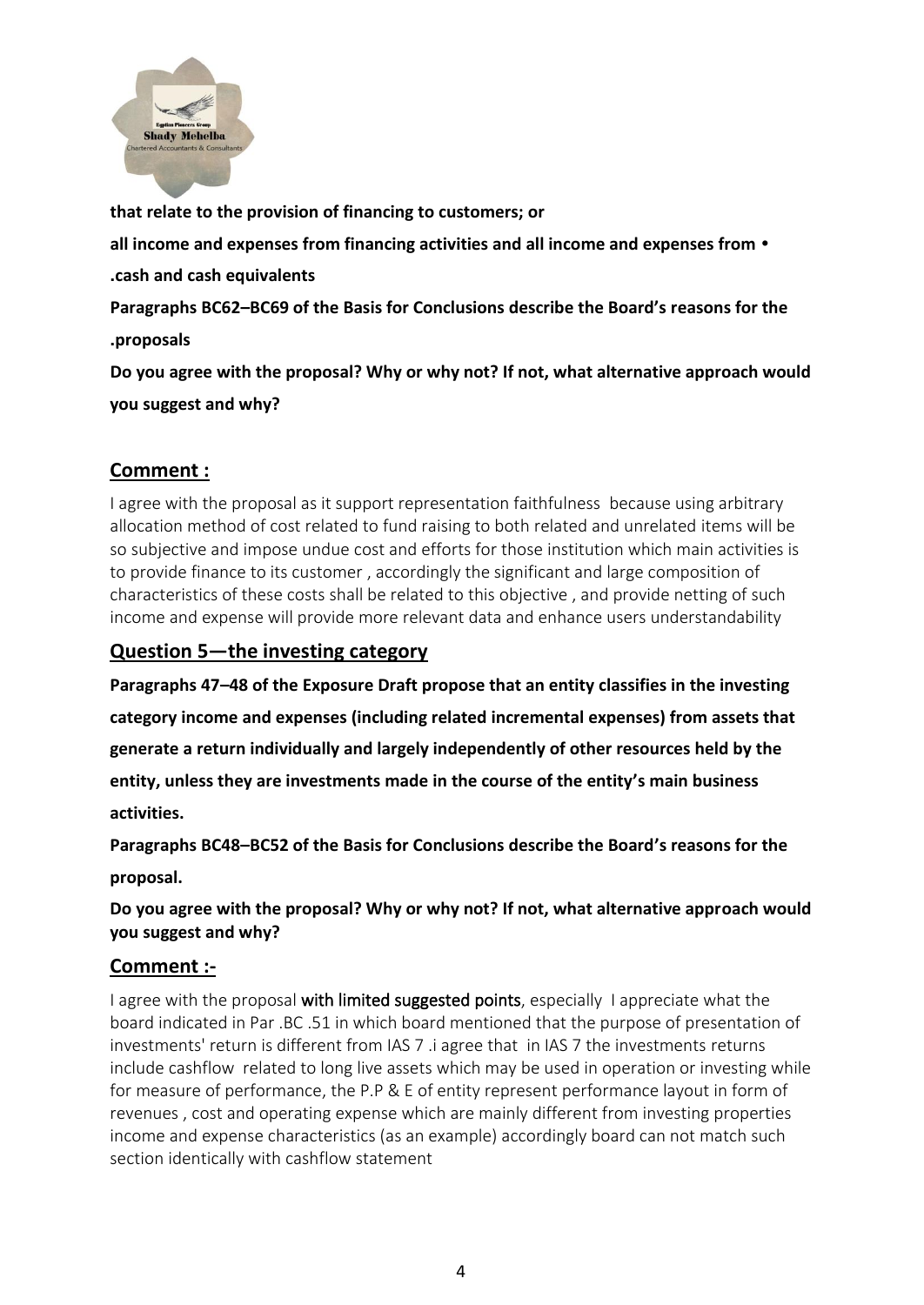

 The board may decide whether to carry these points for further assessment based on its materiality and further deliberations and analysis of other comments

- 1- I believe the definition of investing category is not clear , this will be resulted from the multiple residual and incremental approach used by board in the paragraphs (For ex. In reference to Par.47(b) in which the entity requires to classify incremental expense and income along with requirement to present information of those resources which are generated individually and independently from other resources ( which not classified as operating par.48 ) in investing categories ,
- 2- The repeating of many residuals in definition and clarifications (i.e the investing category ,basis of conclusion for consider cash and cash equivalent income and expense within financing )may result in undue cost and efforts and which the board objected in its basis of conclusion already .and in wording it is clearly demonstrated (i.e resources other than , and incremental expense and income ) .This will contradict with the board statement in par . BC.50 that " objective for the investing category is not to present the profit from an entity's investing activities, but to separate investing income and expenses from operating income and expenses without imposing undue cost or effort " the objective of the board may not be achieved because of previous points ,accordingly I recommend adding indication to the undue cost and efforts in relation to incremental expense and income if the board continue to have such paragraph by same requirements
- 3- The entity may have such direct cost that may not meet the criteria of incremental expense of investment and still directly related to investment category (in some cases it is material and not impose undue cost and efforts ) so the board may be encouraged to indicate that direct cost have to be separated in such circumstances and included in such category with incremental expense unless the entity will have undue cost and efforts doing so.

# **Question 6—profit or loss before financing and income tax and the financing**

### **category**

**(a) Paragraphs 60(c) and 64 of the Exposure Draft propose that all entities, except for some specified entities (see paragraph 64 of the Exposure Draft), present a profit or loss before financing and income tax subtotal in the statement of profit or loss.**

**(b) Paragraph 49 of the Exposure Draft proposes which income and expenses an**

**entity classifies in the financing category.**

**Paragraphs BC33–BC45 of the Basis for Conclusions describe the Board's reasons for the proposals.**

**Do you agree with the proposals? Why or why not? If not, what alternative approach would you suggest and why?**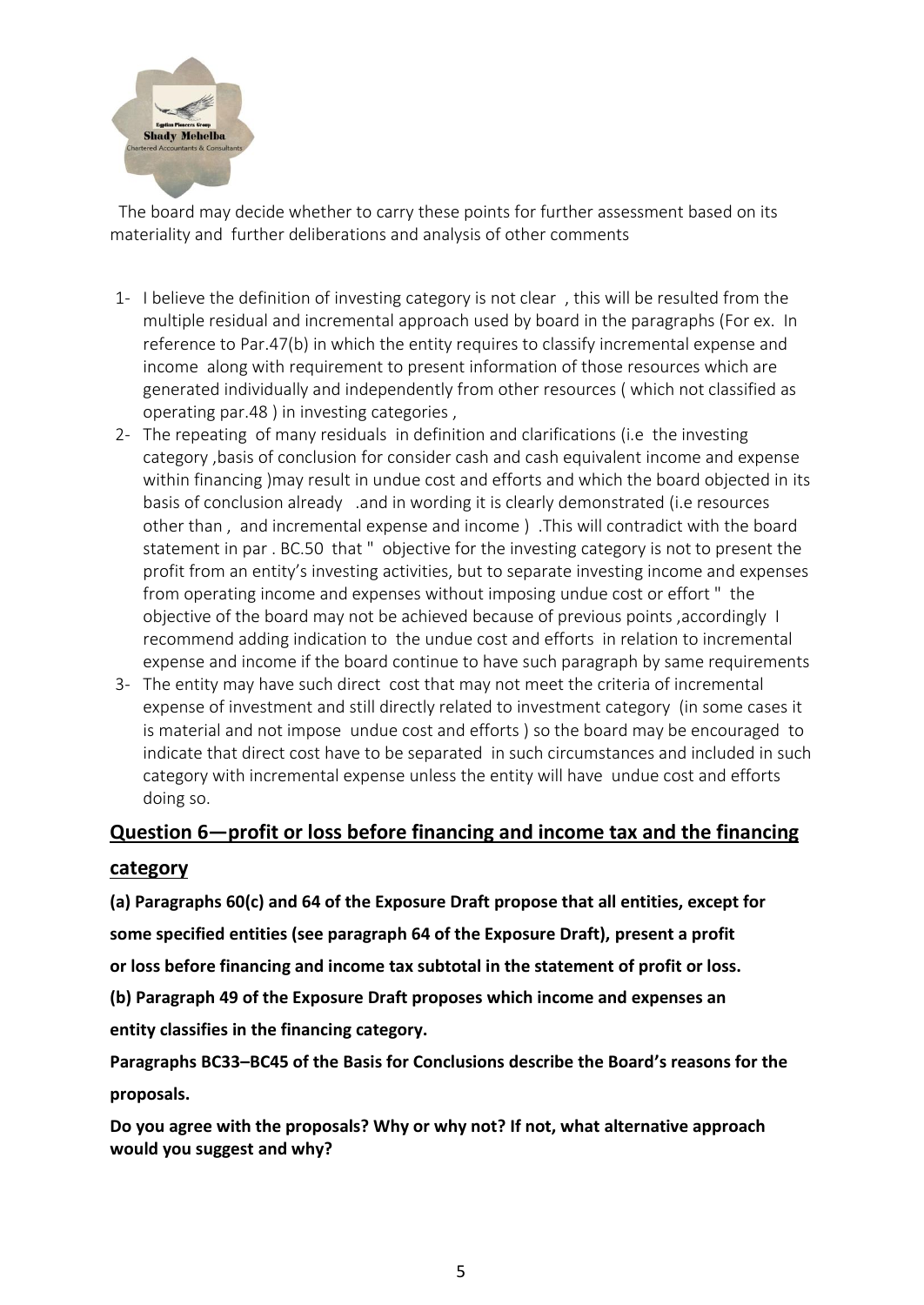

# **Comment :-**

#### I disagree with board's proposal for the following justification

- 1- Par. BC39 the board clarified that excess of cash and investment over temporary needs is for investment while in BC 40( c) the board indicated that splitting cash for operation and for investing by using same methodology may impose undue cost and efforts on entities, accordingly we can not reach a conclusion in Par. BC(39) about excess cash, taking into account that , income from cash and cash equivalent items represent same unit of account with same characteristics and same nature of the accounts , so that I find assumptions which the board assume may depend on management's intention if it was assumed that short term ,high liquid investment generated expense or income should be seen as part of financing unless clearly evident .
- 2- The cash and cash equivalent items in cash flow statement in accordance to IAS 7 is not part of financing activities , in addition in accordance to IAS 1 Par.95 Cash flow information provides users with a basis to assess the ability of the entity to generate cash and cash equivalents and the needs of the entity to utilise those cash flows , so that the cash and cash equivalent change within period may be used for operating , investing and financing section and may not be represent consistently the methodology of investing excess cash
- 3- Most extensive utilization of change in cash and cash equivalent may be as result of operating activities , in the same time the cash inflows may be from operations such in wholesalers (the increase or a decrease in cash or cash equivalent will not always result in finance income or cost in comparison with financial debt or equity fund which reflect different characteristics of loan and risk .
- 4- As an alternative the board may classify cash and cash equivalents' finance income as operating category other income ,if entity's business model assume utilizing cash and equivalent as part of its cash operating cycle to achieve consistency this will be consistent and aligned with the large composition of cash and cash equivalents used to meet short term operating obligation, unless specified excess of cash and cash equivalent is used as source of finance without existence of other alternative sources of financing for at least specific recurring period (i.e three consequence periods) then entity may elect irrevocably such option to include cash and cash equivalent income in finance category .

# **Question 7—integral and non-integral associates and joint ventures**

**(a) The proposed new paragraphs 20A–20D of IFRS 12 would define 'integral associates and joint ventures' and 'non-integral associates and joint ventures'; and require an entity to identify them.**

**(b) Paragraph 60(b) of the Exposure Draft proposes to require that an entity present in the statement of profit or loss a subtotal for operating profit or loss and income and expenses from integral associates and joint ventures.**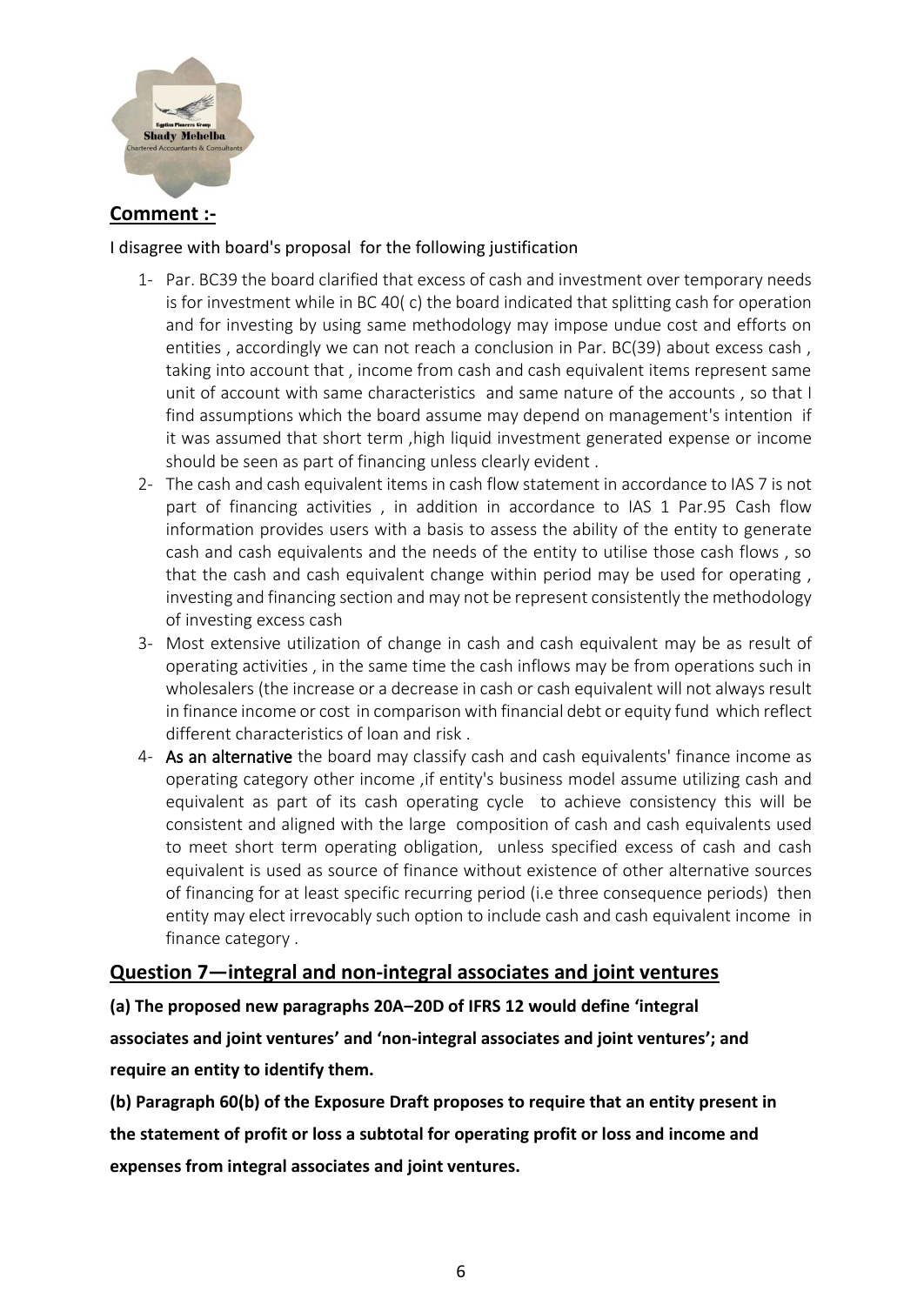

**(c) Paragraphs 53, 75(a) and 82(g)–82(h) of the Exposure Draft, the proposed new paragraph 38A of IAS 7 and the proposed new paragraph 20E of IFRS 12 would require an entity to provide information about integral associates and joint ventures separately from non-integral associates and joint ventures.**

**Paragraphs BC77–BC89 and BC205–BC213 of the Basis for Conclusions describe the Board's reasons for these proposals and discuss approaches that were considered but rejected by the Board.**

**Do you agree with the proposals? Why or why not? If not, what alternative approach would you suggest and why?**

### **Comment :-**

I do not support the change in the proposal for the following reason :-

- A- The definition of such non integral associate and join venture is not clear as in Par.210 which focus on nonintegral part of these entities in relation to expense and income only , and not clear whether the integration or non integration should reflect the dependency using items that might potentially affect income and expense in future such as real state contractor for those with activities of developing real estate for investor entities to sell or rent in future
- B- In reference to the above-mentioned note and example , the degree of subjectivity may result in various implementation which would be presented on face of the income statement and may mislead users of financial statements
- C- It is encouraged to have more comprehensive definition with adequate guide in such case if board intend to use such separation
- D- In reference to Par. BC.81 the board indicated that "an entity should not classify the share of profit or loss of integral associates and joint ventures in the investing category ,because such income and expenses are not largely independent from income and expenses classified in the operating category. In other words, they do not meet the definition of income or expenses from investments " such income and expense consider with different characteristics of other operating income and expense in same indicator as the company have different degree of influence over units of account which represent its own assets and liabilities and its share in net assets thar represent associates or joint ventures . This will be probably affect the users decision

As an alternative the investment in integral associate or join venture that considered to be part of operating categories should be well defined , that will enhance consistency and reduce variation in applying IAS 1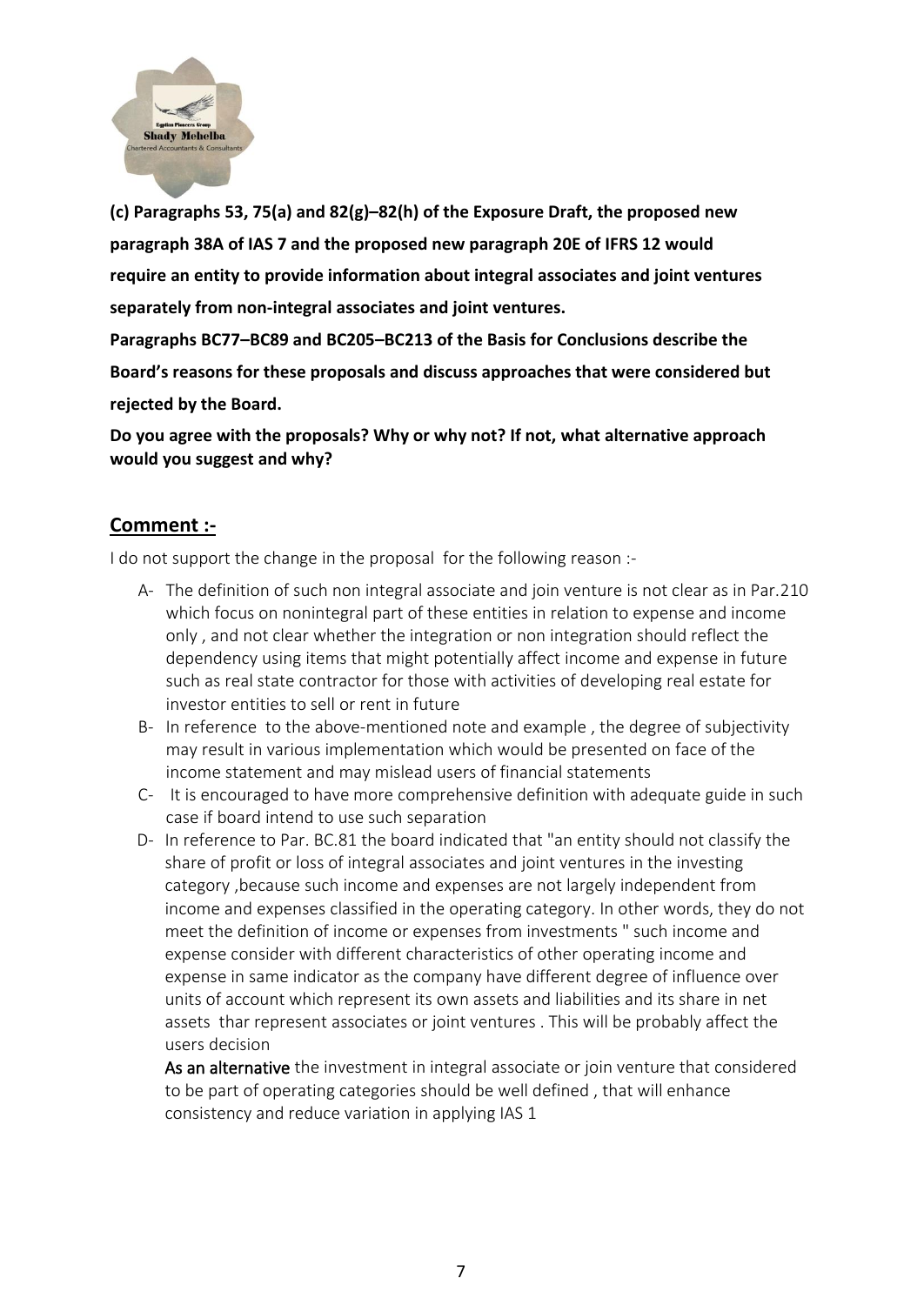

# **Question 8—roles of the primary financial statements and the notes, aggregation and disaggregation**

**(a) Paragraphs 20–21 of the Exposure Draft set out the proposed description of the roles of the primary financial statements and the notes.**

**(b) Paragraphs 25–28 and B5–B15 of the Exposure Draft set out proposals for principles and general requirements on the aggregation and disaggregation of information**

**Do you agree with the proposals? Why or why not? If not, what alternative approach would you suggest and why?**

### **Comment :-**

I agree with the proposals , I believe that the principles the board set in the paragraph complete and reflect the framework of financial reporting but it is encouraged to add " material " to the word " characteristics" and provide more clarification to the relevant information in 25(c )

#### Also

" 25. [IAS 1.29 and IAS 1.30A] An entity shall present in the primary financial statements or disclose in the notes the nature and amount of each material class of assets, liabilities, income or expense, equity or cash flow. To provide this information an entity shall aggregate transactions and other events into the information it discloses in the notes and the line items it presents in the primary financial statements. Unless doing so would override specific *aggregation* or disaggregation requirements in IFRS Standards, an entity shall apply the principles that (see paragraphs B5–B15): (a) items shall be classified and aggregated on the basis of shared Material characteristics.

(b) items that do not share material characteristics shall not be aggregated (see paragraph 27); and

(c) aggregation and disaggregation in the financial statements shall not obscure relevant information or reduce mislead the understandability of the information presented or disclosed.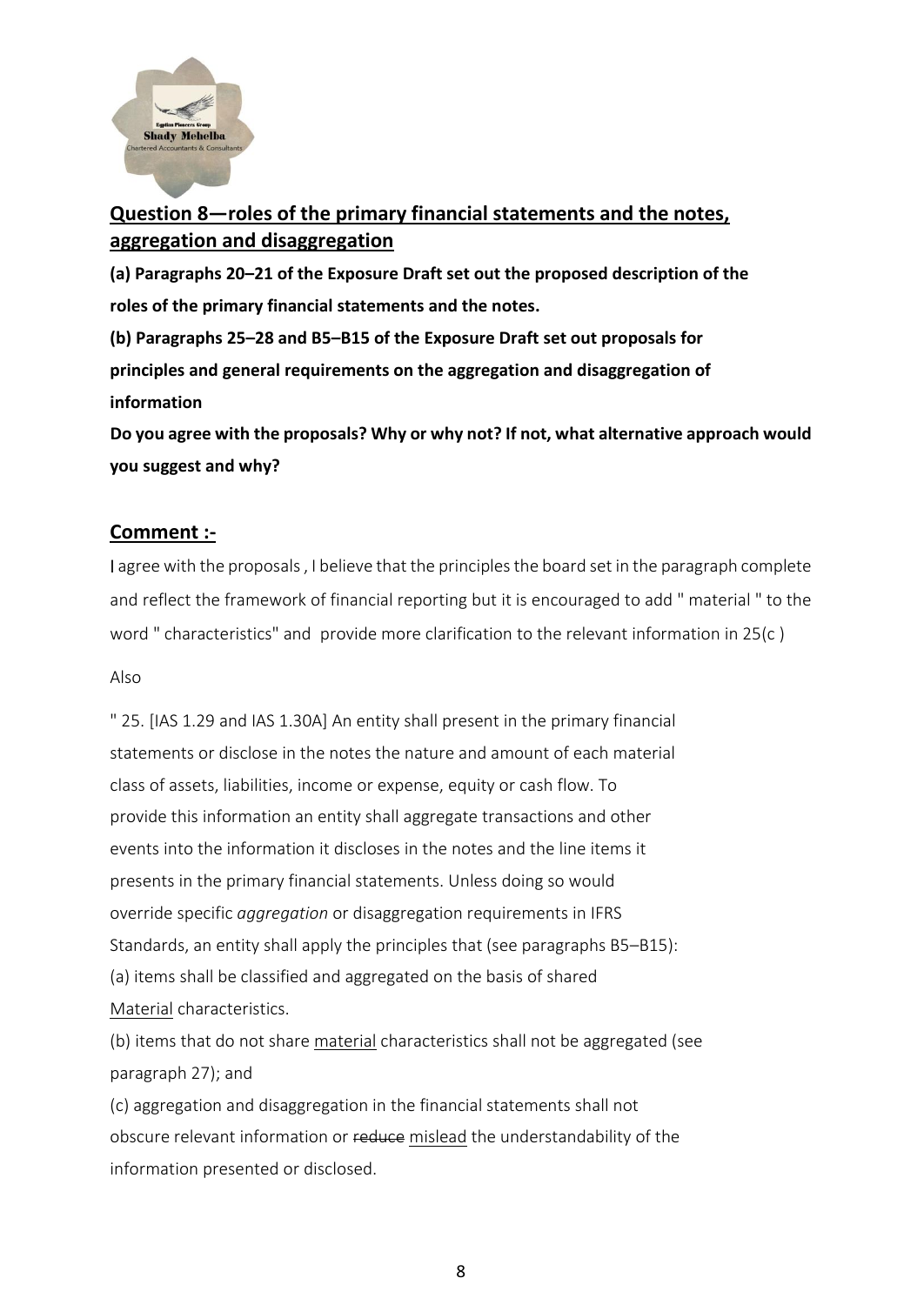

### (D) in assessing Relevant information which described in Par. 25(c) , such information shall not to override requirements of other IFRS and be completed and comparable as to items with material amounts in such class or aggregation "

The addition of such suggested Par. 25(d) will enhance the user decision in regard assessment of relevant information that may be obscured from users and accordingly affect their decision . in addition , I believe adding such Paragraph will reduce the boilerplates scheme in financial statement .Only those that affect completeness or comparability of material amounts should have to be disclosed and taking into account in aggregation and disaggregation

### **Question 9—analysis of operating expenses**

Paragraphs 68 and B45 of the Exposure Draft propose requirements and application guidance to help an entity to decide whether to present its operating expenses using the nature of expense method or the function of expense method of analysis. Paragraph 72 of the Exposure Draft proposes requiring an entity that provides an analysis of its operating expenses by function in the statement of profit or loss to provide an analysis using the nature of expense method in the notes.

Paragraphs BC109–BC114 of the Basis for Conclusions describe the Board's reasons for the proposals.

Do you agree with the proposals? Why or why not? If not, what alternative approach would you suggest and why?

### **Comment:**

I agree with the proposal , as leaving the option for company to elect whether to present by function or nature method is not appropriate because it would have resulted in loosing useful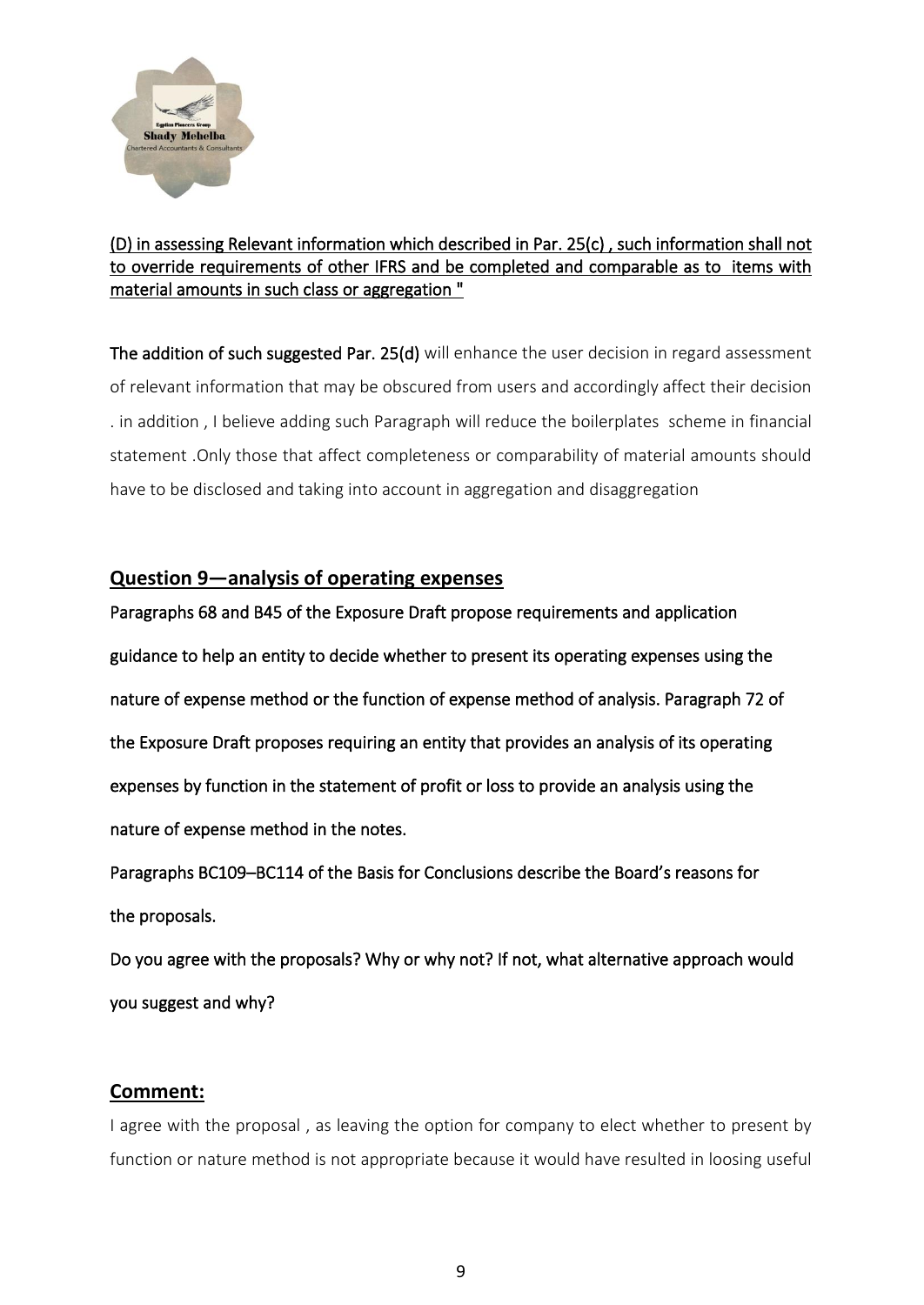

information and presenting expense by its nature while requiring function disclosure is not practical

### **Question 10—unusual income and expenses**

(a) Paragraph 100 of the Exposure Draft introduces a definition of 'unusual income and expenses.

(b) Paragraph 101 of the Exposure Draft proposes to require all entities to disclose unusual income and expenses in a single note.

(c) Paragraphs B67–B75 of the Exposure Draft propose application guidance to help an entity to identify its unusual income and expenses.

(d) Paragraphs 101(a)–101(d) of the Exposure Draft propose what information should be disclosed relating to unusual income and expenses.

Paragraphs BC122–BC144 of the Basis for Conclusions describe the Board's reasons for

the proposals and discuss approaches that were considered but rejected by the Board.

Do you agree with the proposals? Why or why not? If not, what alternative approach would you suggest and why?

### **Comment :**

I agree with the board , although the board basis of opinion regard not to present the unusual income or expense apart from from other performance indicator in income statement is justifiable , but it is encouraged for useful understanding for users to separate between unusual items as related to nature of expense or income comparing to those unusual in nature and in frequent , the first one is unusual income or expense and the second one is extraordinary .and board may refer to disclosure of those with material amount in extraordinary income and expense to reduce inconsistency and enhance understanding .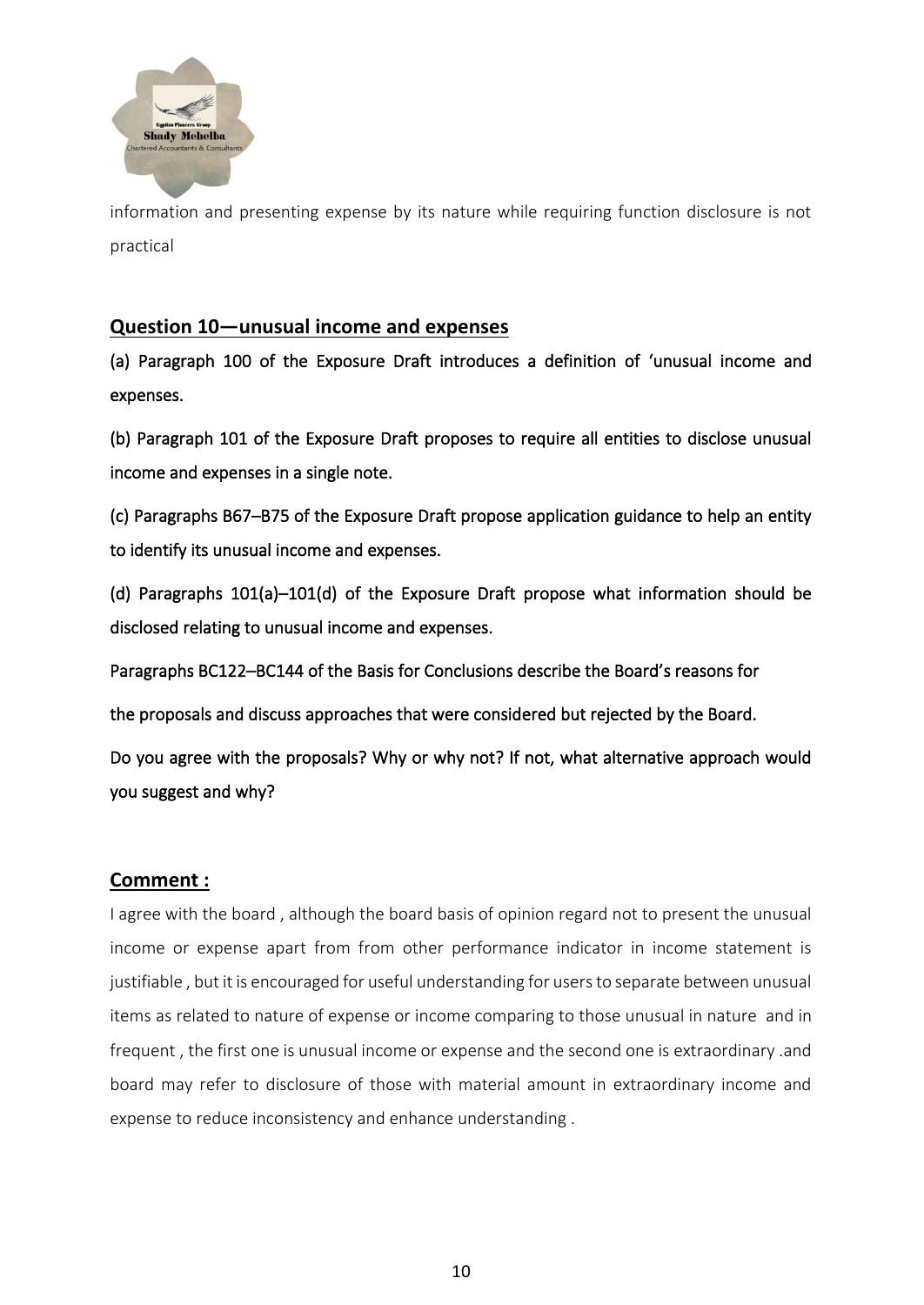

#### **Question 11—management performance measures**

(a) Paragraph 103 of the Exposure Draft proposes a definition of 'management performance measures'.

(b) Paragraph 106 of the Exposure Draft proposes requiring an entity to disclose in a single note information about its management performance measures.

(c) Paragraphs 106(a)–106(d) of the Exposure Draft propose what information an entity would be required to disclose about its management performance measures.

Paragraphs BC145–BC180 of the Basis for Conclusions describe the Board's reasons for the proposals and discuss approaches that were considered but rejected by the Board. Do you agree that information about management performance measures as defined by the Board should be included in the financial statements? Why or why not? Do you agree with the proposed disclosure requirements for management performance measures? Why or why not? If not, what alternative disclosures would you suggest and why?

### **Comment**

I disagree with board proposal ; I encourage the followings to be improved as alternative by further deliberation within the next phase of discussion of comments :-

The board's opinion regard using such measure and its importance to users without more restriction would permit the management to provide data useful to users but it may ,on the other hand , for audit purpose contradict with some results of audit(the board in basis of opinion that and provide type of piecemeal notes that affect external auditor scope , the auditor is required to include in audit such non IFRS measure , even was reconciled to IFRS measure ,the auditor still with no assertions to provide assurance from relevant specific framework on these performance measures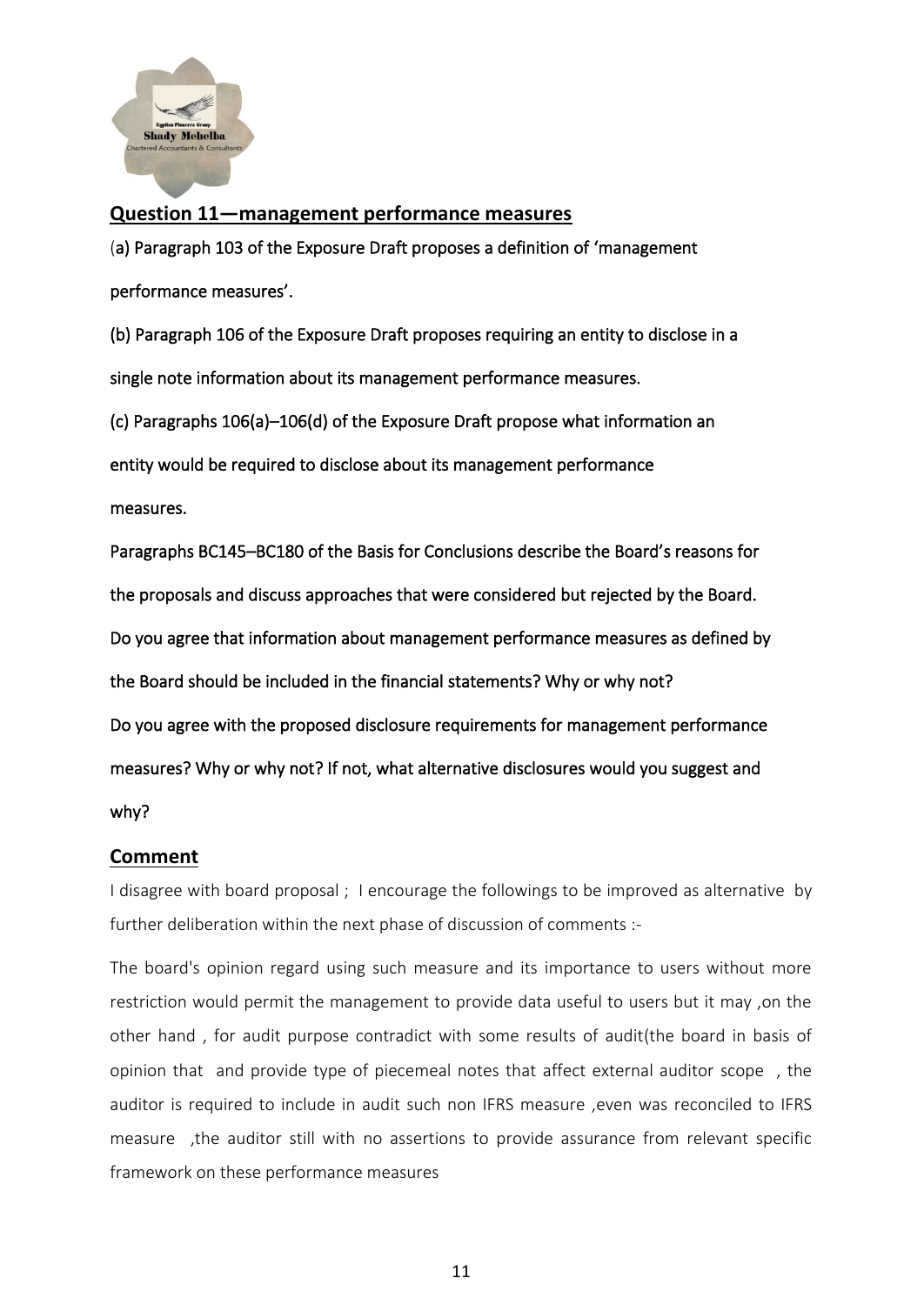

Accordingly the following may be seen as alternative to limit the previous disadvantage :-

- 1- Modifying Par B79 to indicate "Only subtotals that management uses in public communications apply consistently in one of official public communications outside financial statements
- 2- Referring that primary source of these performance measure (for example ,may be the regulatory requirements of such performance measure ) will enhance the consistency and reduce unverifiability of such data , and as a secondary source may include other measures provided it is used to faithfully present those measure relevant to users and which are verifiable.
- 3- As a transition phase, Labeling such note data to demonstrate that it is outside primary financial statement, this will enhance and encourage transition phase to understand the impact of using such performance measure with less implications on audit

# **Question 12—EBITDA**

Paragraphs BC172–BC173 of the Basis for Conclusions explain why the Board has not

proposed requirements relating to EBITDA.

Do you agree? Why or why not? If not, what alternative approach would you suggest and

why?

### **Comment**

I agree with the board proposal , the EBTIDA is well know to practitioners such as auditors , accountants , analysts but not all users and accordingly we do not have consensus among all users about the definition , beside it is not used or relevant in financing institution